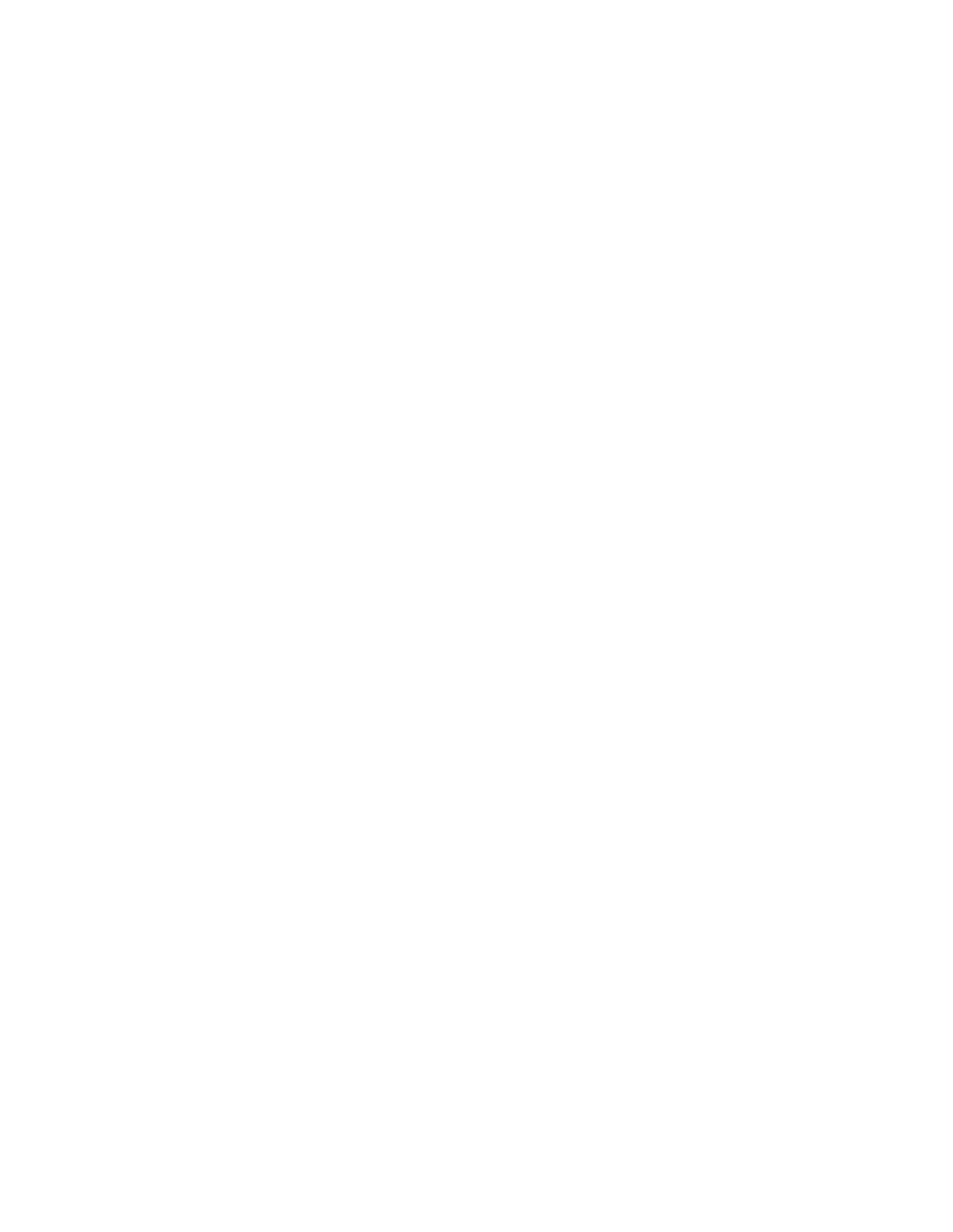#### **HILL, Justice.**

l

[¶1] Appellant, FML (hereafter Mother), seeks review of an order of the district court which granted TW's (Father's) Motion to Modify Custody. Father based his motion principally upon an assertion that Mother had actively and persistently interfered with his right of visitation with SMW (the parties' child, born January 1, 2005). The district court granted Father's motion. Mother contends that the district court erred in placing more weight on Mother's violations of the initial custody/visitation order than it did on other factors affecting the best interests of the child as set forth in Wyo. Stat. Ann. § 20-2-  $201(a)$  $201(a)$  $201(a)$  (LexisNexis 2005).<sup>1</sup> Mother also contends that the district court erred by failing to establish visitation that includes details necessary to promote understanding and compliance as required by Wyo. Stat. Ann.  $\S 20-2-202(a)$  $\S 20-2-202(a)$  $\S 20-2-202(a)$  (LexisNexis 2005).<sup>2</sup> We will affirm the trial court's order to the extent it modified custody, but remand for the purposes of clarifying the details on visitation as required by the governing statute and for

**(i) The quality of the relationship each child has with each parent;** 

 **(ii) The ability of each parent to provide adequate care for each child throughout each period of responsibility, including arranging for each child's care by others as needed;** 

 **(iii) The relative competency and fitness of each parent;** 

 **(viii) Geographic distance between the parents' residences;** 

 **(ix) The current physical and mental ability of each parent to care for each child;** 

**(x) Any other factors the court deems necessary and relevant**. [Emphasis added.]

<span id="page-2-1"></span>2 **§ 20-2-202. Visitation.**

(a) The court may order visitation it deems in the best interests of each child and the court shall:

**(i) Order visitation in enough detail to promote understanding and compliance;** 

**(ii) Provide for the allocation of the costs of transporting each child for purposes of visitation;** 

**(iii) Require either parent who plans to change their home city or state of residence, to give written notice thirty (30) days prior to the move, both to the other parent and to the clerk of district court stating the date and destination of the move.** [Emphasis added.]

<span id="page-2-0"></span><sup>1</sup> **§ 20-2-201. Disposition and maintenance of children in decree or order; access to records.**

 <sup>(</sup>a) In granting a divorce, separation or annulment of a marriage or upon the establishment of paternity pursuant to W.S. 14-2-401 through 14-2-907, the court may make by decree or order any disposition of the children that appears most expedient and in the best interests of the children. In determining the best interests of the child, the court shall consider, but is not limited to, the following factors:

 **<sup>(</sup>iv) Each parent's willingness to accept all responsibilities of parenting, including a willingness to accept care for each child at specified times and to relinquish care to the other parent at specified times;** 

**<sup>(</sup>v) How the parents and each child can best maintain and strengthen a relationship with each other;** 

**<sup>(</sup>vi) How the parents and each child interact and communicate with each other and how such interaction and communication may be improved;** 

**<sup>(</sup>vii) The ability and willingness of each parent to allow the other to provide care without intrusion, respect the other parent's rights and responsibilities, including the right to privacy;**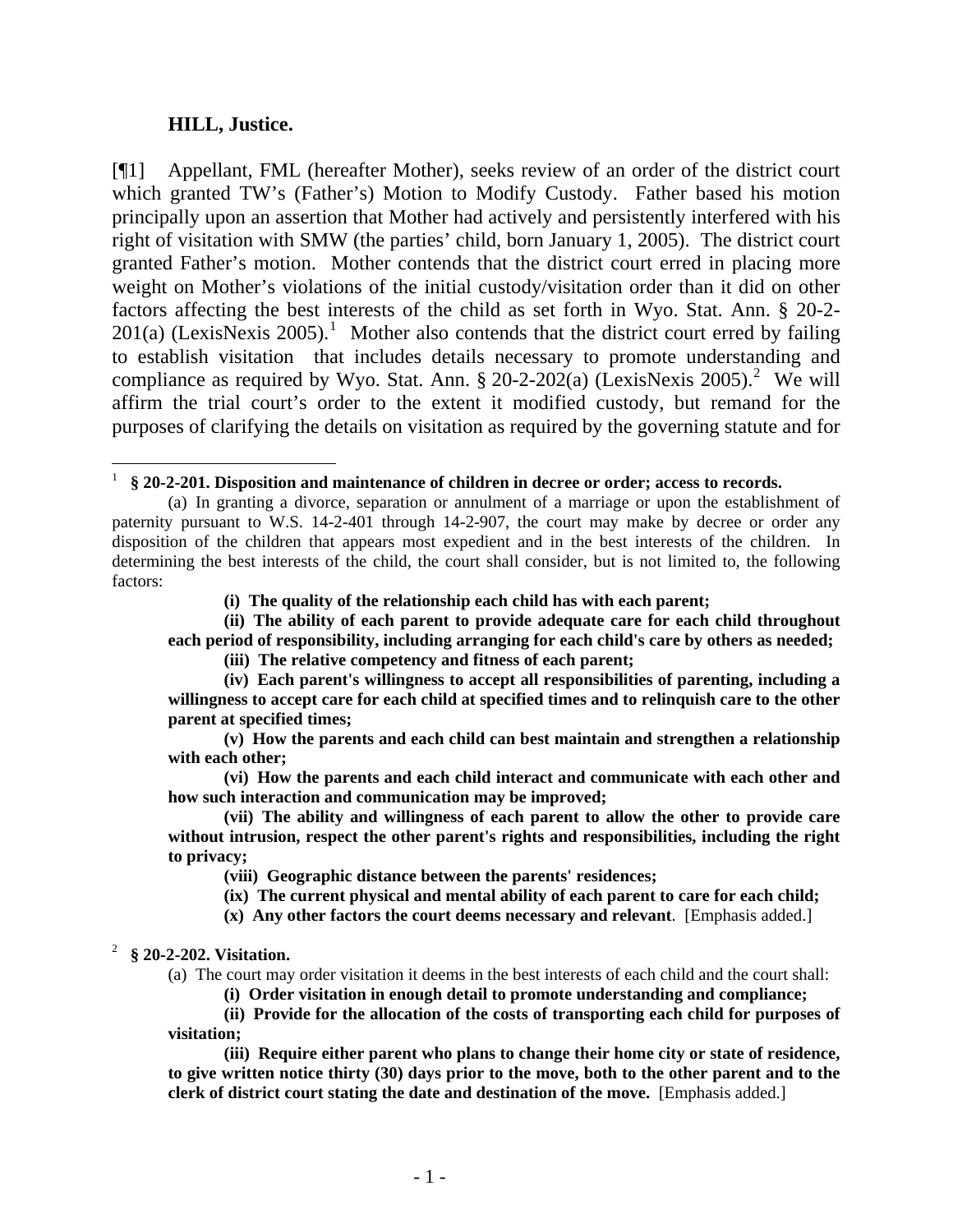a determination of child support to be paid by Mother, unless the district court has already done so. As a prefatory matter we will, on our own motion, address whether or not the order from which the appeal was taken is an appealable order as contemplated by W.R.A.P. 1.05.

### **ISSUES**

[¶2] Mother raises these issues:

A. Did the trial court commit reversible error by failing to establish visitation that includes details necessary to promote understanding and compliance as required by Wyo. Stat. Ann. § 20-2-202?

B. Did the trial court abuse its discretion by placing more weight on the Mother's violation of the existing order than other factor's affecting the best interests of the child as set forth by Wyo. Stat. Ann. § 20-2-101(a)?

Father raises this issue:

1. Is there sufficient evidence to affirm the district court's decision to award primary custody to Father?

## **FACTS AND PROCEEDINGS**

[¶3] Based upon the record on appeal that was received by this Court, we are only able to provide a sketchy history of this case. This matter appears to have been initiated when the State of Wyoming, Department of Family Services, ex rel. SML, filed a Petition to Establish Support on February 28, 2005. As an adjunct of the proceeding, Father sought to establish a visitation schedule. An order entered on June 16, 2005, established the child's paternity in Father and established a detailed visitation schedule. The record on appeal indicates that both parents are fit parents.

[¶4] On July 15, 2005, Father filed a Motion for Order to Show Cause asserting that Mother refused to comply with the visitation schedule established by the district court. The district court entered such an order on July 25, 2005, and set it for hearing on August 11, 2005. After that hearing, Mother was ordered to allow Father additional compensatory visitation. On January 27, 2006, Father filed a Motion to Modify Custody and Motion for Order to Show Cause. Father again asserted that Mother had denied or interfered with his right of visitation and that Mother had moved to Kansas without notice to Father. This matter was set for hearing on April 20, 2006, and the hearing was held on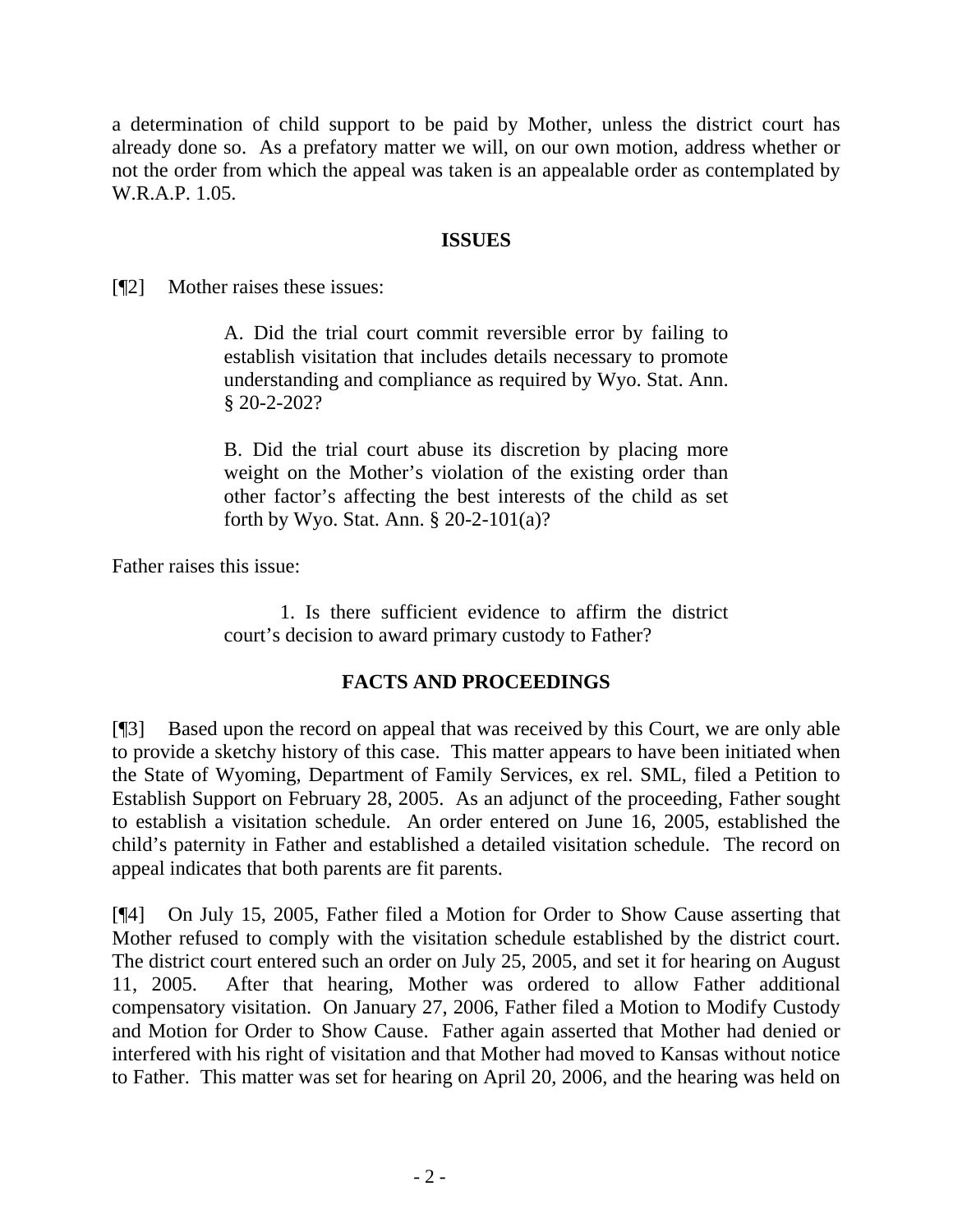that date. In a decision letter entered in the record on June 29, 2006, the district court made these general findings which were iterated in the appealable order: $3$ 

> 1. That [Father], the father of [Child], and [Mother] were never married but that [Child] was born of that union.

> 2. That the State…attempted to establish child support and filed a Petition in District Court on February 28, 2005 and as a result of an Order signed by this Court on 16 June, 2005, [Father] was established as the natural father of [Child].

> 3. That on the  $15<sup>th</sup>$  day of July 2005, the father filed his Motion for Order to Show Cause to hold [Mother] in contempt for her failure to follow the necessary order concerning visitation.

> 4. That this Court, after hearing, determined that … [Mother] had frustrated the visitation schedule and ordered that [Father] was to have an additional 28 hours of visitation.

> 5. That on January 27, 2006, [Father] filed his Motion to Modify Custody on the basis that [Mother] has repeatedly denied or interfered with his visitation to such a degree that it constituted a material change of circumstances.

> 6. That … [Mother] moved to Lawrence, Kansas, without notification to ... [Father] and only contacted [him] after she had been in Kansas for several months.

> 7. That … [Mother] failed to provide any type of telephone or cell phone numbers or street address to Father so visitation could be arranged.

> 8. That … [Mother] by failing to comply with and allow visitation as ordered by the Court has frustrated the visitation by … [Father] in this matter which rises to the level of a material change of circumstances.

Therefore, this Court CONCLUDES:

1. That there has been a material change of circumstances sufficient to justify a change of custody of [Child] from [Mother] to [Father] and that this change of custody should take place within thirty (30) days of the order of this Court.

2. That Mother should have liberal visitation and that each party should submit their necessary financial affidavits to the Big Horn Basin Child support Authority for determination of payment of child support for the Mother to the Father.

 $\overline{a}$ 

<span id="page-4-0"></span><sup>3</sup> Neither party asked for special findings as provided for by W.R.C.P. 52.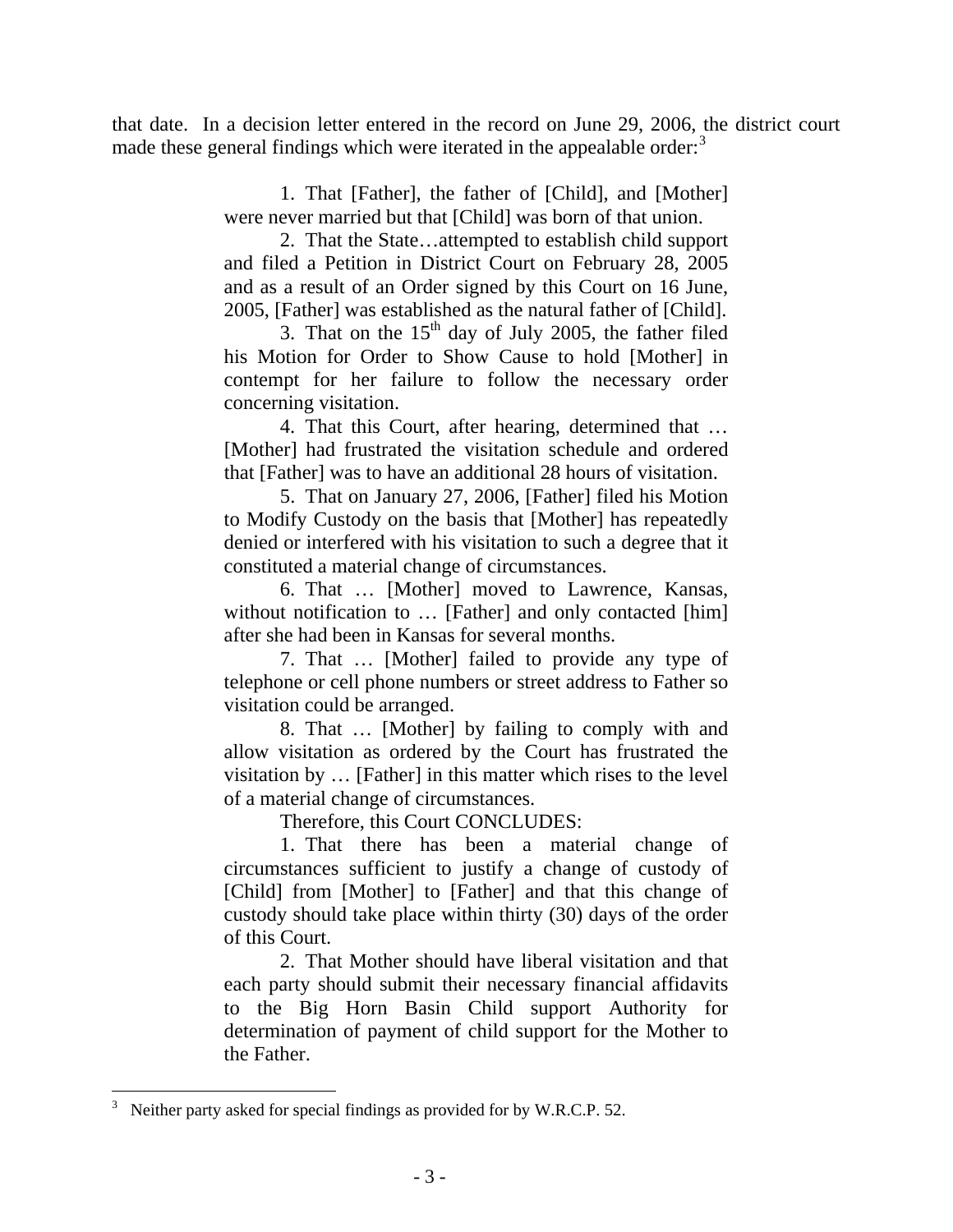### **DISCUSSION**

#### **Appealable Order**

[¶5] Whether the order from which this appeal was taken was an appealable order became an issue which this Court determined was necessary to consider on its own motion. W.R.A.P. 1.05(a) provides:

### **1.05. Appealable order defined.**

An appealable order is:

(a) An order affecting a substantial right in an action, when such order, in effect, determines the action and prevents a judgment; or

**(b) An order affecting a substantial right made in a special proceeding**; or

(c) An order made upon a summary application in an action after judgment; or

(d) An order, including a conditional order, granting a new trial on the grounds stated in Rule 59(a)(4) and (5), Wyo. R. Civ. P.; if an appeal is taken from such an order, the judgment shall remain final and in effect for the purposes of appeal by another party; or

(e) Interlocutory orders and decrees of the district courts which:

> (1) Grant, continue, or modify injunctions, or dissolve injunctions, or refuse to dissolve or modify injunctions; or

> (2) Appoint receivers, or issue orders to wind up receiverships, or to take steps to accomplish the purposes thereof, such as directing sales or other disposition of property.

(See Rule 13 for additional guidance on review of interlocutory orders.) [Emphasis added.]

This rule was amended by order adopted on April 23, 1992, and at that time we commented that: "The number of this rule did not change, but the language was adjusted **significantly** to refine and clarify what an **appealable order** is, whether it be a final or interlocutory order [Emphasis added]." *See* comment to Rule 1.05 at 823-32 P.2d, Wyo. Rptr. LII (1992). We conclude that what was intended by the amendment of that rule was that we would no longer look at just whether an order was "final." Rather the limitation on our review would be directed to whether an order was "appealable" as defined by Rule 1.05. In this particular case we conclude that the instant order was made in a "special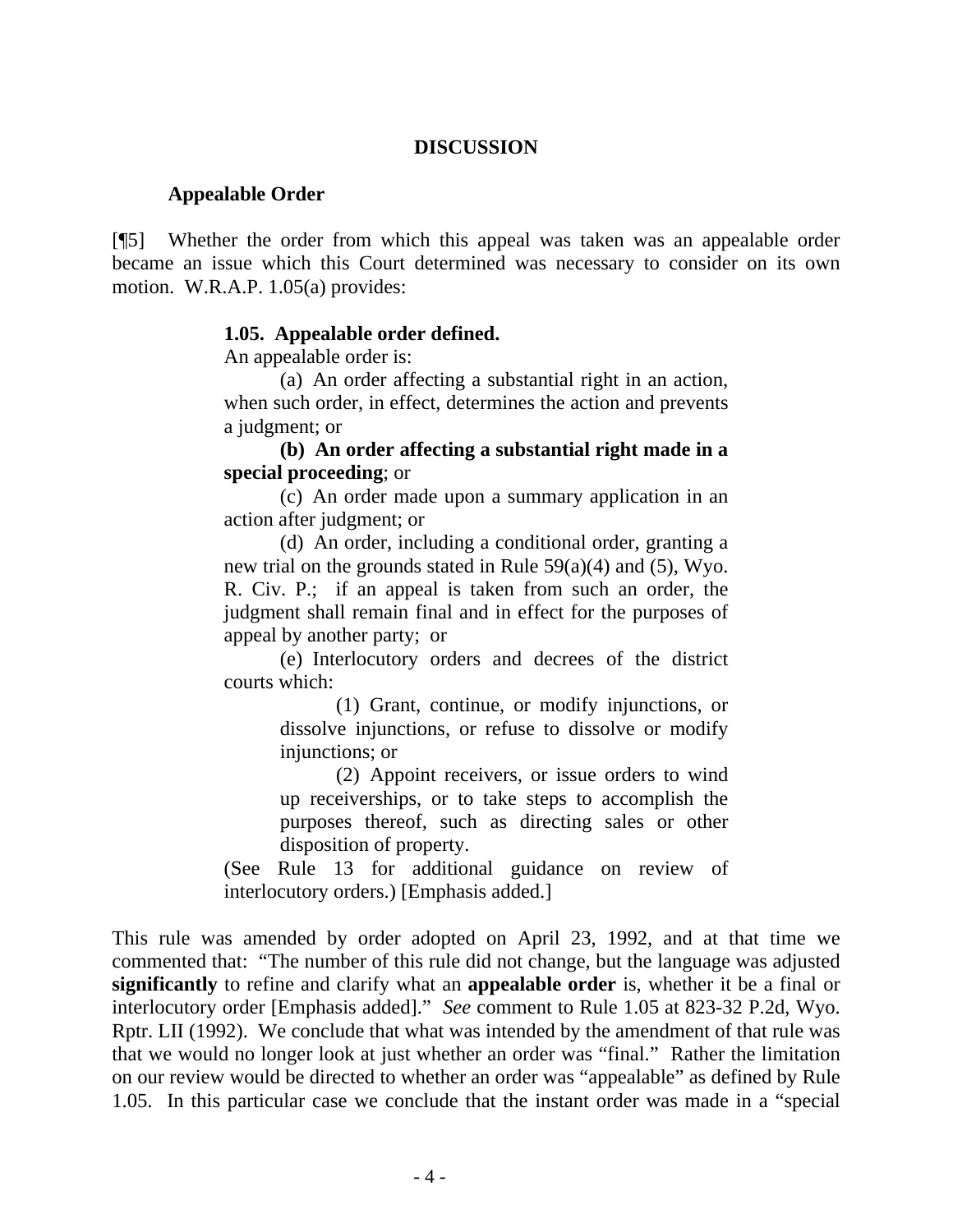proceeding." *See In re WJH*, 2001 WY 54, ¶ 10, 24 P.3d 1147, 1151-52 (Wyo. 2001), where we held:

> In general terms, special proceedings are those which were not actions in law or suits in equity under common law and which may be commenced by motion or petition upon notice for the purpose of obtaining relief of a special or distinct type. *State in Interest of C.*, 638 P.2d 165, 168 (Wyo.1981). They result from a right conferred by law together with authorization of a special application to the courts to enforce the right. *Id.* This court has recognized that, even in cases involving delinquency, proceedings under the Juvenile Court Act could be in lieu of proceedings under the general criminal procedure. *Id.*

[¶6] Although some authorities set out the expanded meaning of "special proceeding" in great detail, perhaps the Supreme Court of Oklahoma put it most clearly and succinctly in these terms: " 'Special proceedings' is a term used to distinguish litigation that is not governed by the general regime of pleadings.'… They are distinguished from other civil actions by the manner of pleading, practice and procedure prescribed by law." *Barber v. Barber*, 2003 OK 52, ¶ 6, 77 P.3d 576, 579 (Okla. 2003); *also see* 39B Words and Phrases, "Special Proceeding" 416-447 (2006); 1A C.J.S. *Actions* § 115 (2005). We are satisfied that the instant case involves a special proceeding as contemplated by W.R.A.P. 1.05. The more rigorous limitation of Rule 1.05 is probably the requirement that the order affect a "substantial right." Here we need not tarry long because we have repeatedly held that, " '[t]he right to associate with one's immediate family is a fundamental liberty protected by the state and federal constitutions.' … Resolution of which parent shall have custody necessarily implicates the fundamental right of family association." *Loghry v. Loghry*, 920 P.2d 664, 667 (Wyo. 1996).

[¶7] We conclude that the order from which this appeal was taken is an appealable order.

## **Abuse of District Court's Discretion**

[¶8] Modification of custody is governed by Wyo. Stat. Ann. § 20-2-204 (LexisNexis 2005), which provides in pertinent part:

# **§ 20-2-204. Enforcement and modification.**

 . . . . (c) A court having jurisdiction may modify an order concerning the care, custody and visitation of the children if there is a showing by either parent of a material change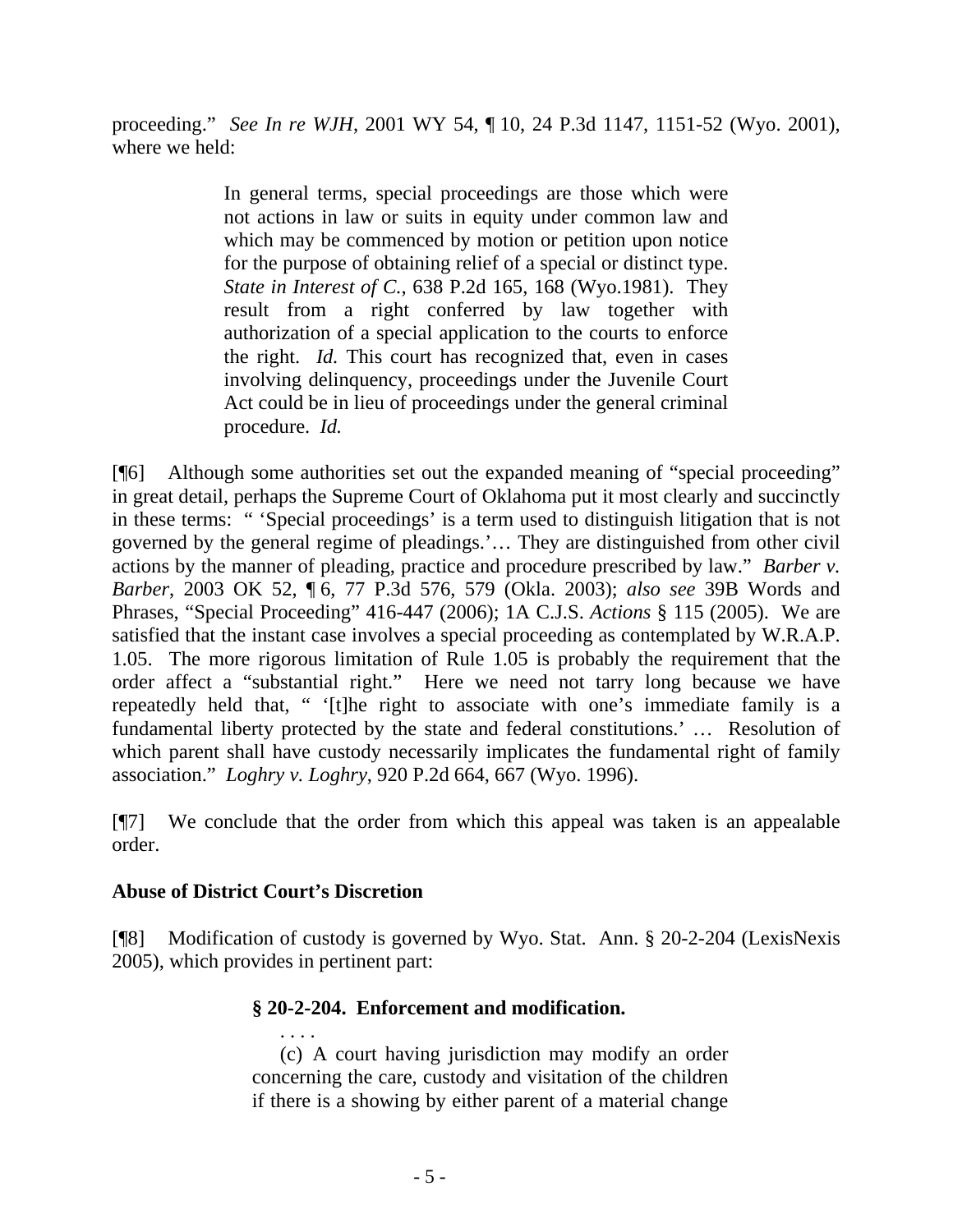in circumstances since the entry of the order in question and that the modification would be in the best interests of the children pursuant to W.S. 20-2-201(a). In any proceeding in which a parent seeks to modify an order concerning child custody or visitation, proof of repeated, unreasonable failure by the custodial parent to allow visitation to the other parent in violation of an order may be considered as evidence of a material change of circumstances.

In reviewing such a matter, our standard of review is well established:

 "The party seeking a modification of the custody provisions of a divorce decree has the burden of showing that a material and substantial change of circumstances has occurred, after the entry of the initial decree, and that modification is in the best interests of the children." *Clark v. Alexander*, 953 P.2d 145, 150 (Wyo.1998). This court will not interfere with the trial court's decision regarding modification of custody absent a procedural error or a clear abuse of discretion. *Id.* We recently clarified the definition of an abuse of discretion when we stated the core of our inquiry must reach "the question of reasonableness of the choice made by the trial court." *Vaughn v. State*, 962 P.2d 149, 151 (Wyo.1998); see also *Pace v. Pace*, 2001 WY 43,¶ 9, 22 P.3d 861, ¶ 9 Wyo.2001). Judicial discretion is a composite of many things, among which are conclusions drawn from objective criteria; it means exercising sound judgment with regard to what is right under the circumstances and without doing so arbitrarily or capriciously. *Id.*

*TW v. BM*, 2006 WY 68, ¶ 9, 134 P.3d 1262, 1265 (Wyo. 2006) (citing *Fergusson v. Fergusson*, 2002 WY 66, ¶ 9, 45 P.3d 641, 644 (Wyo.2002)).

[¶9] Here, this Court does not have a properly authenticated transcript before it, and that circumstance restricts our review to those assertions of error not requiring inspection of the transcript. Because we have no transcript, or a substitute for a transcript, the regularity of the trial court's judgment is presumed. *TW*, ¶ 15, 134 P.3d at 1267.

[¶10] Mother filed her notice of appeal *pro se* on August 1, 2006. She was represented by counsel for briefing. This case was assigned to the expedited docket, so there was no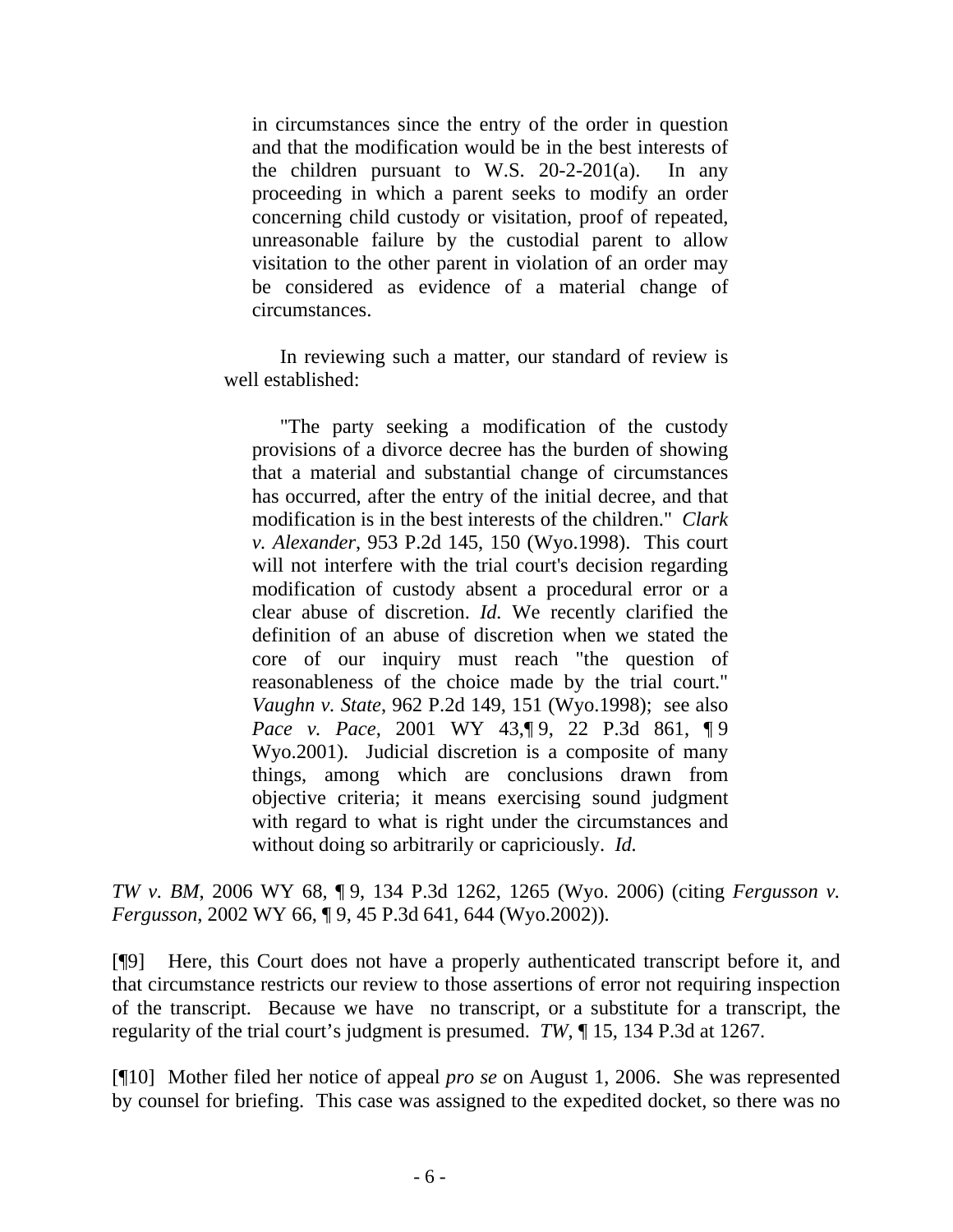argument to the Court. For the reasons set out above, we affirm the district court's decision to modify custody because, on the face of things, its findings are adequate and we perceive no abuse of discretion.

# **Visitation Detail and Child Support**

[¶11] The district court has not yet established a detailed visitation plan and, clearly, that is needed in this case. The trial court may well have had timely expansion of the visitation plan, as well as establishment of support, on its agenda when this appeal was perfected. Because these matters are yet to be completed, we remand this case to the district court to address those tasks to the extent it has not already done so.

# **CONCLUSION**

[¶12] We affirm the district court's order modifying custody. This case is otherwise remanded to the district court for further proceedings consistent with this opinion.